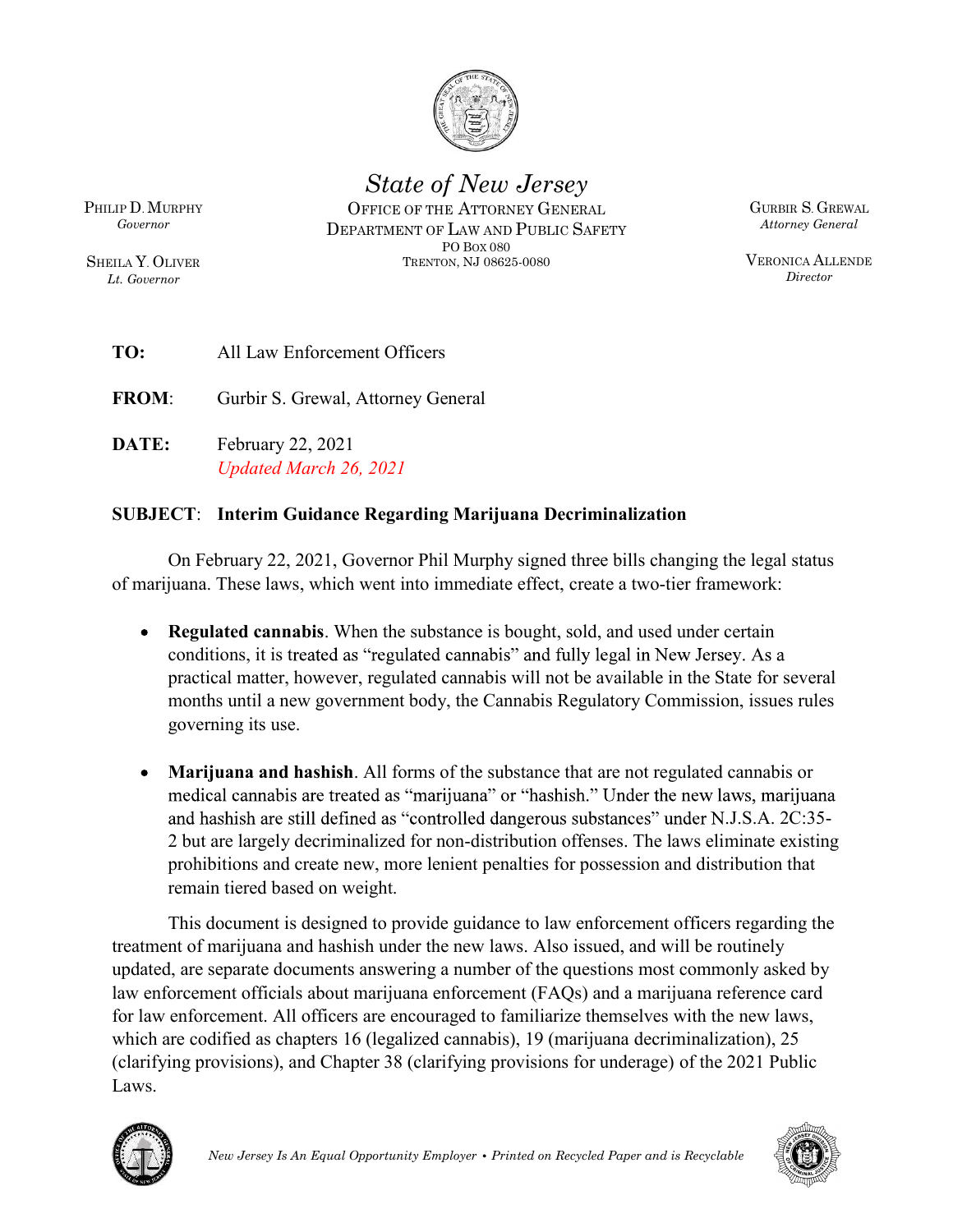## I. New Limits on Marijuana and Hashish

As of February 22, 2021, the following conduct no longer violates state law:

- Simple possession of 6 ounces or less of marijuana,  $2C:35-10(a)(4)(b)$ ;
- Simple possession of 17 grams or less of hashish,  $2C:35-10(a)(4)(b)$ ;
- Being under the influence of marijuana or hashish,  $2C:35-10(b)$ ;
- Failure to properly dispose of marijuana or hashish,  $2C:35-10(c)$ ;
- Possession of paraphernalia for marijuana or hashish, 2C:36-2; and
- Possession of marijuana or hashish as a motor vehicle operator, 39:4-49.1.

In addition, the following weight thresholds now apply to the possession and distribution<sup>1</sup> of marijuana and hashish:

| Possession $-2C:35-10$ |                   |                 |             |
|------------------------|-------------------|-----------------|-------------|
| Marijuana              | Hashish           | Subsect. Degree |             |
| More than 6 oz.        | More than $17$ g. | 3(b)            | Fourth      |
| 6 oz. or less          | $17$ g. or less   | 4(b)            | Not a crime |

| Distribution $-2C:35-5(b)$ |                |          |               |  |
|----------------------------|----------------|----------|---------------|--|
| Marijuana                  | Hashish        | Subsect. | <b>Degree</b> |  |
| 25 lbs. or more            | 5 lbs. or more | 10(a)    | First         |  |
| 5 lbs. or more             | 1 lbs. or more | 10(b)    | Second        |  |
| More than 1 oz.            | More than 5 g. | 11(b)    | Third         |  |
| 1 oz. or less              | 5 g. or less   | 12(b)    | [See below]   |  |

As part of these revised thresholds, the law creates a new framework for individuals who distribute 1 ounce or less of marijuana or 5 grams or less of hashish:

- First offense. Officers shall issue a written warning to individuals for their first offense. In the coming weeks, law enforcement agencies will need to build new mechanisms to track the issuance of such warnings. In the interim, agencies should rely on existing resources to track warnings and, out of an abundance of caution, treat any individual's offense as a first offense unless the officer has clear evidence of a prior violation.
- Second or subsequent offense. Individuals who engage in a second or subsequent  $\bullet$ violation of the statute are subject to a complaint-summons for a fourth-degree crime.

 $\overline{a}$ 

<sup>&</sup>lt;sup>1</sup> Under the new law, the prohibitions against distribution of marijuana also apply to possession with intent to distribute marijuana. Therefore, all references to "distribution" in this guidance document also apply to conduct that involves possession with intent to distribute.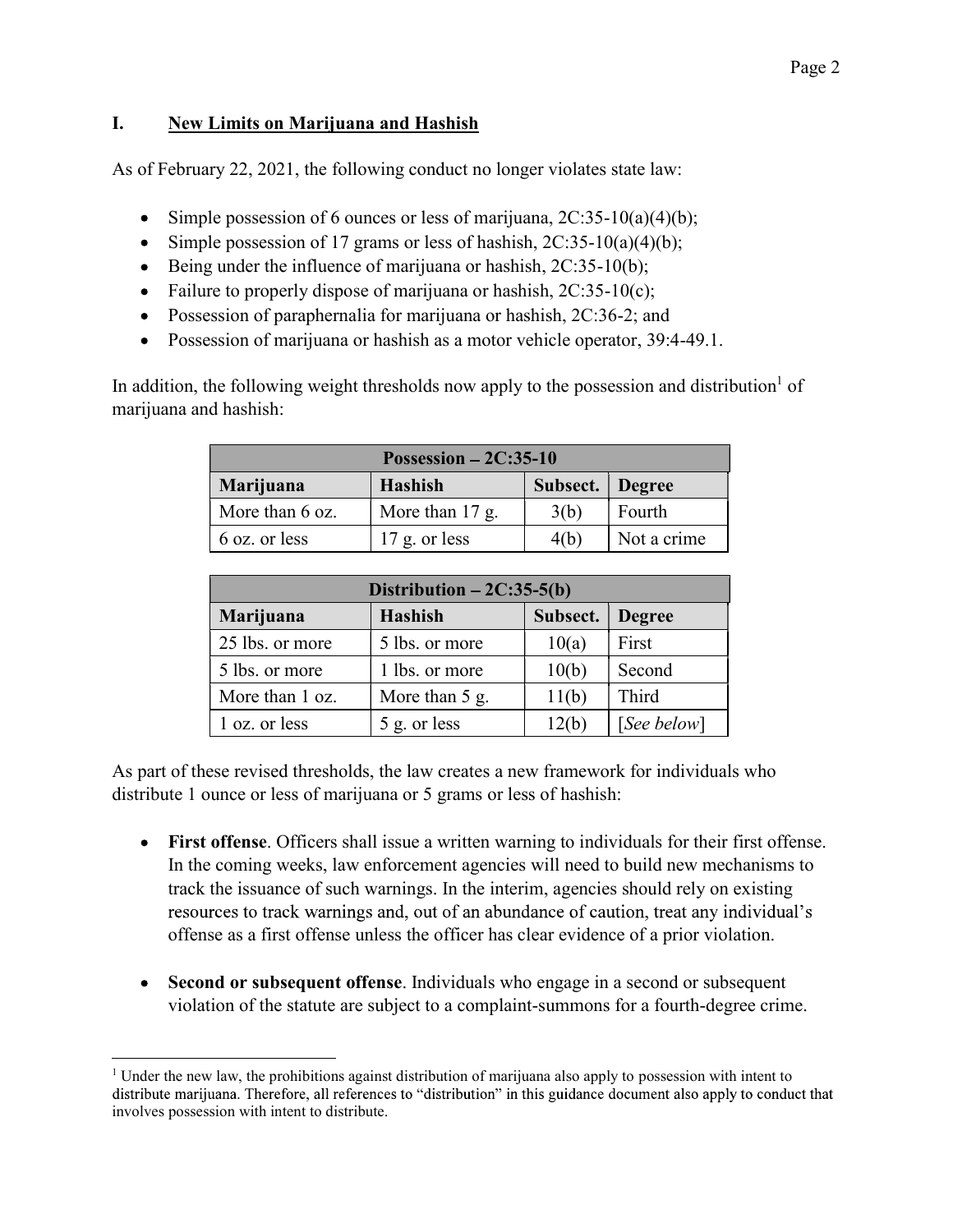In addition to these changes, law enforcement officers may no longer detain, arrest, or otherwise take into custody an individual for violating certain marijuana or hashish offenses. Instead, officers should collect the individual's personal information and process them accordingly. Those offenses are:

- $\bullet$  Simple possession of more than 6 ounces of marijuana,  $2C:35-10(a)(3)(b)$ ;
- Simple possession of more than 17 grams of hashish,  $2C:35-10(a)(3)(b)$ ;
- Distribution of 1 ounce or less of marijuana,  $2C:35-5(b)(12)(b)$ ; and
- Distribution of 5 grams or less of hashish,  $2C:35-5(b)(12)(b)$ .

All four of these offenses constitute fourth-degree crimes, except when an individual engages in their first violation of the distribution offenses (which, as noted above, only results in a warning). Officers should therefore charge these fourth-degree offenses by complaint-summons rather than complaint-warrant, and will not be able to fingerprint the individual until their initial court appearance on the summons.

Finally, the odor of marijuana or hashish, either burnt or raw, by itself no longer establishes a possession offense or a fourth-degree distribution offense.

## II. Special Rules for Those Under the Age of 21

The law also establishes a new framework for individuals under the age of 21 who possess or consume any amount of marijuana, hashish, cannabis, or alcohol in any public place, including a school or motor vehicle:

- First offense. Officers shall issue a written warning, which must include the person's name, address, and date of birth. The law was amended on March 26, 2021 (P.L.2021, c.38) to require, rather than prohibit, the officer to provide written notification of the violation to the individual's parent or guardian if the individual is under the age of 18.
- Second offense. Officers shall issue a written warning, and also provide the person with informational materials on community treatment services. For individuals under the age of 18, the officer shall provide written notification of the violation to parent or guardian, including the informational materials.
- Third or subsequent offense. Officers shall issue a written warning and provide the individual with a referral for community treatment services. The officer shall provide notice of the written warning and referral to the community treatment services program regardless of the age of the individual; if the individual is under 18, then the officer shall provide the juvenile's parents or guardian with written notification of the violation and the referral.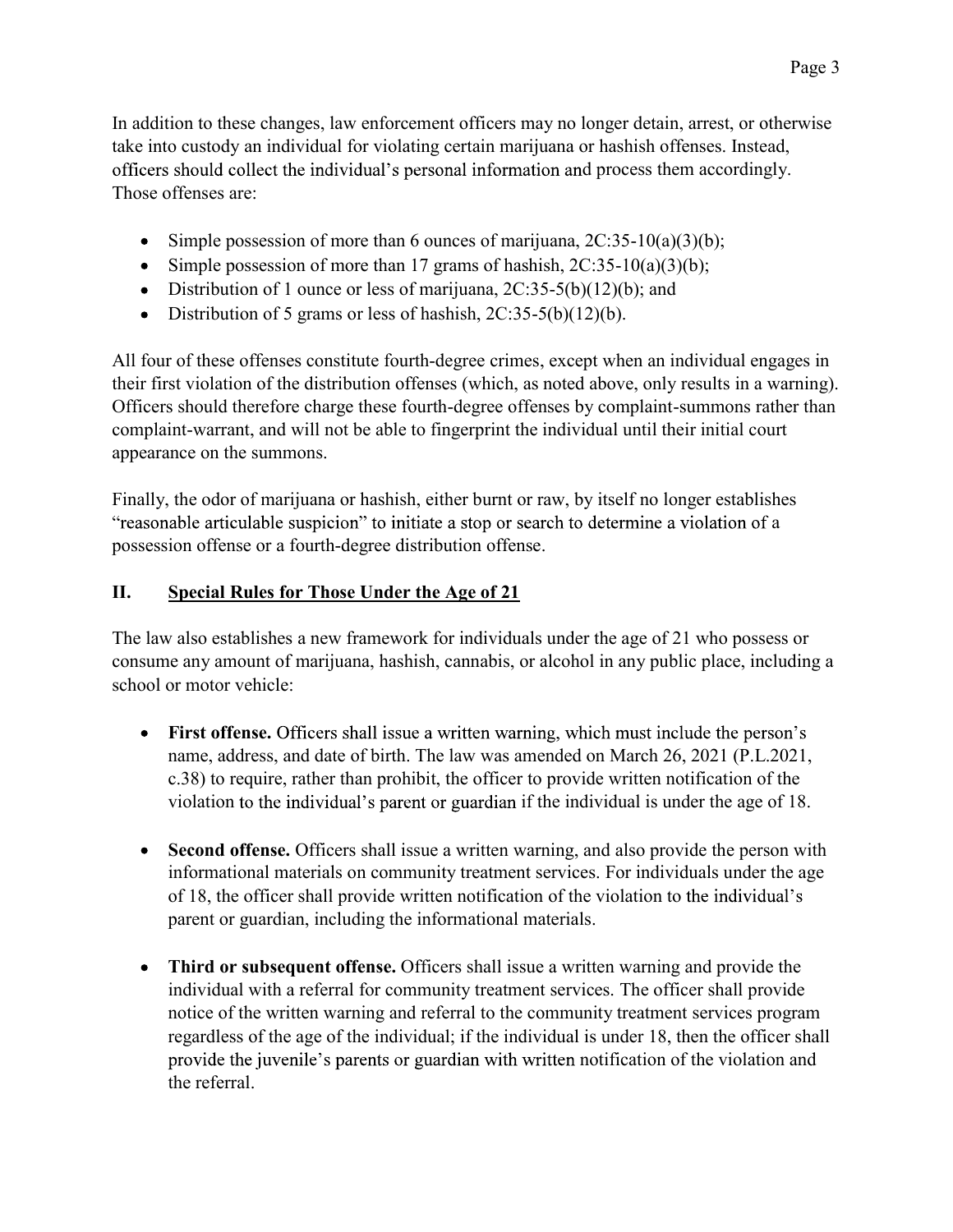Law enforcement officers must also retain, with any of the written warnings outlined above, a sworn statement with a description of the factual circumstances that support a finding of the violation. As with the new warning system required for adults who distribute small amounts of marijuana, this new framework for individuals under the age of 21—codified at N.J.S.A. 2C:33-15—will require law enforcement agencies to develop new mechanisms to track the issuance of these warnings. In the interim, agencies should use existing resources to track this information. Additional guidance on this issue will be forthcoming.

Please note that, under this framework, officers may not fingerprint individuals under the age of 21 for their first, second, third, or subsequent offenses. However, if an individual under 21 is in possession of more than 6 ounces of marijuana or 17 grams of hashish, that individual is also in violation of N.J.S.A.  $2C:35-10(a)(3)(b)$ , a fourth-degree crime, and may be issued a complaintsummons and fingerprinted at their first court appearance.

The new law also prohibits law enforcement officers from engaging in certain actions when investigating an individual under the age of 21 for possession of marijuana, hashish, cannabis, or alcohol, in violation of N.J.S.A.  $2C:33-15(a)(1)$ . Importantly, officers who violate these provisions may be charged criminally with depriving the individual of their civil rights, regardless of whether the officer intended to do so. Prohibited conduct includes:

- Officers shall not ask an individual under 21 for consent to search the person to determine a violation of that provision. (However, if the individual is over 18 and the officer reasonably believes that other criminal activity is afoot, the individual may grant consent to search);
- The odor of marijuana, hashish, or alcohol no longer constitutes reasonable articulable suspicion to initiate a stop of an individual under the age of 21, nor does it provide probable cause to search the person's personal property or vehicle to determine a violation of N.J.S.A. 2C:33-15(a)(1).
- The unconcealed possession of an alcoholic beverage, marijuana, hashish, or cannabis item in violation of N.J.S.A. 2C:33-15(a)(1) that is observed in plain sight shall not constitute probable cause to initiate a search of an individual under the age of 21 or that individual's personal property or vehicle to determine a violation of any law.
- An individual under the age of 21 who violates N.J.S.A.  $2C:33-15(a)(1)$  shall not be arrested, detained, or otherwise taken into custody, and shall not be transported to a police station, police headquarters, or other place of law enforcement operations, except to the extent that detention or custody at or near the location where the incident occurred is required to issue a written warning or collect information necessary to provide notice of a violation to a parent/guardian, unless the person is being arrested, detained, or otherwise taken into custody for also committing another violation of law for which that action is legally permitted or required.